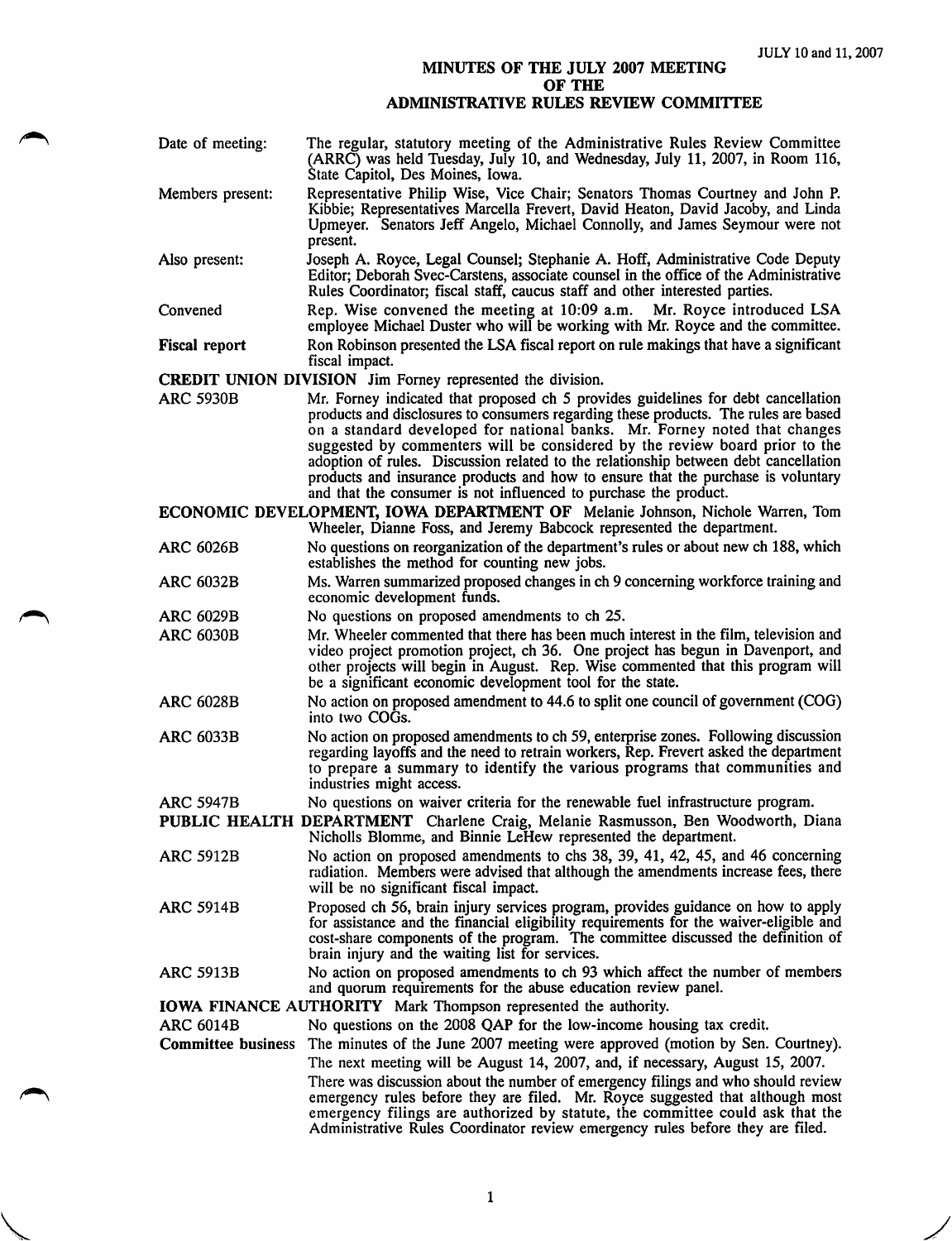committee business (continued)

Mr. Royce commented that the racing and gaming commission took no action on the definition that Mr. Ketterer prepared regarding suspension of a license. Rep. Wise asked that this matter be scheduled for next month's meeting.

Mr. Royce rescheduled DHS review to 1 p.m. Wednesday, July 11, 2007.

Mr. Royce was authorized to schedule the committee Christmas party for Tuesday, December 11, 2007, at the Latin King, (motion by Sen. Kibbie)

EDUCATION DEPARTMENT Carol Greta, Thomas Mayes, Penny Milburn, and LauraBelle Sherman-Proehl represented the department.

- ARC 5919B No questions on amendments to ch 12 concerning librarians and media programs.<br>ARC 5969B Ch 16 implements the statewide voluntary preschool program. Ms. Greta commented Ch 16 implements the statewide voluntary preschool program. Ms. Greta commented that the department has received over 140 applications. Discussion related to program requirements regarding licensed teachers, the department's priority for awarding grants, requirements for evidence-based standards, collaboration for transportation of children, and Head Start program requirements. The department agreed to advise the committee of the reason that one of Iowa's counties does not have a Head Start grantee.
- ARC 5920B No action on the proposed revision of the special education rules, ch 41, to align the state rules with federal regulations. Mr. Mayes explained transition provisions which differ from federal requirements.
- ARC 5921B Ms. Greta outlined proposed amendments to ch 79 concerning practitioner preparation programs. Public comment concerned the human relations component.
- SF 61 implementation Rep. Wise requested a review of the department's implementation of the anti-bullying legislation. Ms. Greta distributed information to committee members prior to the meeting and commented on the training that is being provided to school districts regarding accreditation requirements, documentation of incidents, and record keeping. Ms. Greta noted that there has been some opposition from school boards. Rep. Wise commended the department on efforts taken to ensure the legislation's successful implementation by school districts.
- ENVIRONMENTAL PROTECTION COMMISSION Joe Griffin, Jon Tack, Wayne Gieselman, and Alex Moon represented the commission. Other interested parties included Julie Ketchum and Terry Johnson of Waste Management, Sarah Bixby of SCISWA, Scott Smith of Boone County, Vickie Moorhead of South Dallas County Landfill, Mary Wittry of Carroll County Solid Waste, Nancy Boyd on behalf of Iowa Waste Systems, Tom Hadden of Metro Waste Authority (MWA), Karmin McShane of Cedar Rapids/Linn County Solid Waste Agency, Myron Magritz of Page County Landfill, Marian Riggs Gelb of Iowa Environmental Council, Gary Schmidt of NCIRSWA, Hal Morton of Des Moines County Regional Solid Waste Commission, Nela Seaman of Sierra Club, Roger Kaster of RASWC, Kathy Morris of Waste Commission of Scott County, and Jeff Dworek of MWA.
- ARC 6000B No questions on amendments to ch 64 concerning wastewater construction and operation permits.
- ARC 5999B Mr. Tack distributed the department's response to a letter from a law firm in Chicago. Mr. Moon referenced federal standards adopted in 1991 that the state was required to implement by 1994 and summarized the process the department has undertaken to implement those standards in order to be in compliance by the October 1, 2007, deadline established by the EPA. These rules incorporate criteria for location and siting of landfills, operation and design of landfills, the liner system, liquid collection system, covers, groundwater monitoring, closure and postclosure monitoring, and financial assurance requirements. During the rule-making process, the industry asked for an independent third-party review of the proposed rules, clarification of cost estimates, and more opportunities for public comment. In response, the department arranged for an independent review, which concluded that the proposed rules were consistent with surrounding states; and the department prepared a detailed fiscal impact statement and a draft regulatory analysis, extended the comment period, and held additional public hearings.

Mr. Gieselman distributed copies of a letter from EPA dated July 9, 2007. Rep. Wise asked that this rule making be included on the August 14, 2007, agenda and that a representative from EPA be present to answer questions. Members agreed to take no action until that time and encouraged parties to continue discussions in an attempt to resolve differences.

Ms. Ketchum of Waste Management distributed materials to document communications with EPA and EPC and requested a 70-day delay be imposed on 113.2(8) to 113.2(10) and 113.3, definition of "liner," and asked that the encirclement design not be required.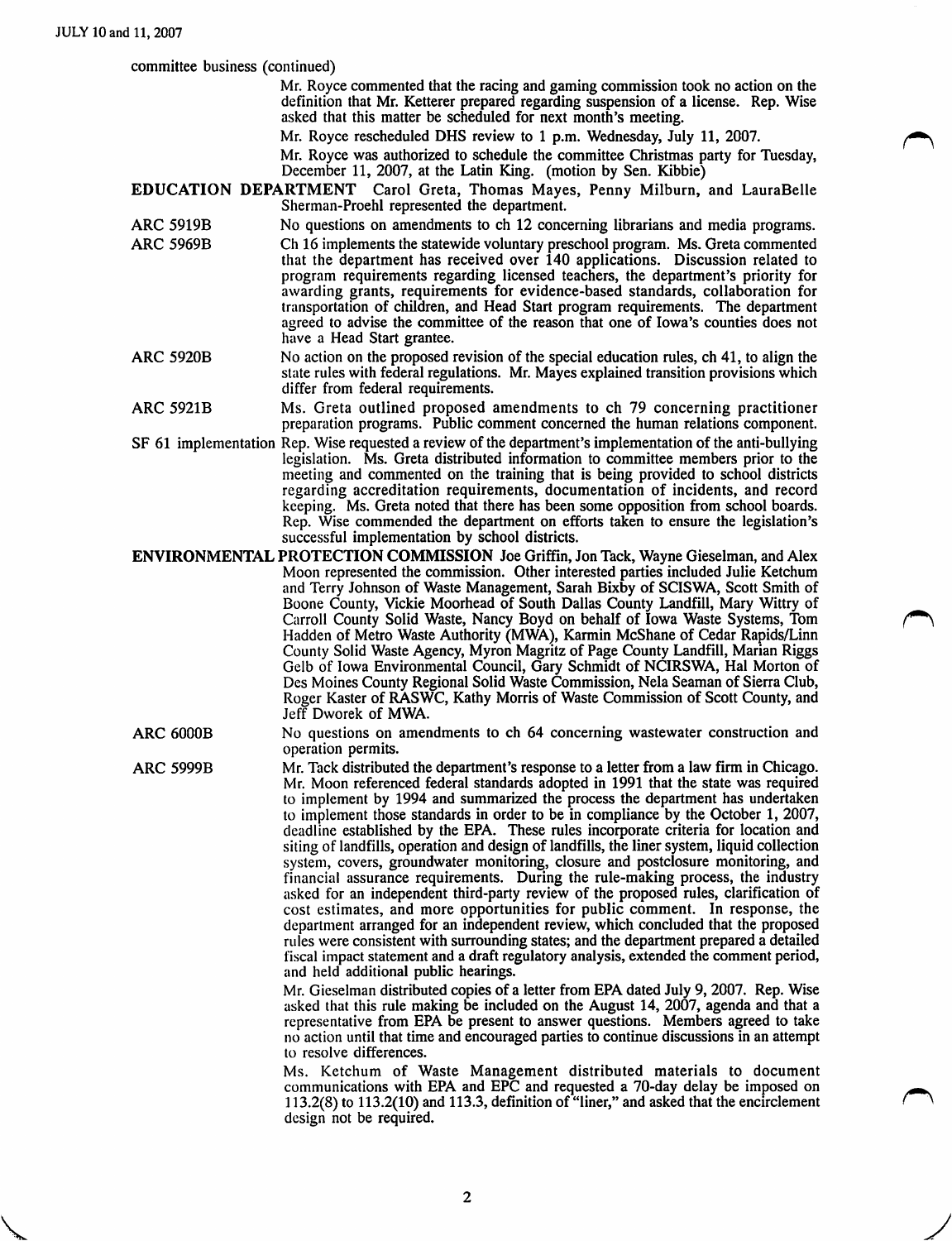## Environmental Protection Commission (continued)

In response to the committee's question about the scope of the impact, Mr. Moon identified 22 landfills that will be affected. Ms. Bixby, who represents SCISWA, one of the affected landfills, supported the rules and stated that Iowa landfills must become compliant with the encirclement design. Mr. Smith also expressed support for the rules and commented that Boone County has been working for the past ten years on implementing the liner requirements. Ms. Moorhead contended that EPC had assured operators that landfills that were compliant with the 1997 rules would be grandfathered under the new ch 113 and asked that such language be added to the rules. Ms. Moorhead indicated that new units will comply with ch 113 but because retrofitting existing ones would be cost-prohibitive. South Dallas County will be seeking a variance. As the president of ISOSWO, Ms. Wittry stated that the board voted  $5$  to 4 to support the rules and, as the representative for for Carroll County Solid Waste Management Commission, Ms. Wittry voiced support for the rules and EEC's efforts in the process. Ms. Bixby stated that the three-year period for landfills to become compliant is adequate and commented that airspace won't be lost if the rules are allowed to go forward and the three-year window is used to make existing cells compliant or to construct compliant new cells. Ms. Boyd, who represents Iowa Waste Systems, one of the 22 affected facilities, expressed concern about the cost of installing side liners. Mr. Hadden and Ms. McShane both voiced support for the rules as necessary for the protection of Iowa's groundwater.

Rep. Wise asked Mr. Moon to provide the committee with some statistics regarding the rate structures and remaining capacity at the 22 affected facilities.

Mr. Johnson commented that the encirclement design will not only be costly and difficult to implement, it will be inefficient and less productive because of gas buildup that cannot be collected and will penalize facilities that installed liners before they were required. Mr. Magritz expressed concern that the encirclement design will increase costs and that the EPA may impose additional requirements. Mr. Gelb stated that the Iowa Environmental Council strongly supports these long overdue rules that implement minimum federal standards and that Iowa cannot permit landfills to operate in violation of federal law. Mr. Schmidt expressed concern about damage that may have been done by landfills that existed prior to regulation. Mr. Morton indicated that management of landfill gas may be addressed by alternative means rather than mandatory liner design requirements which in effect penalize landfills that installed approved liners prior to these rules. Mr. Morton noted that the federal requirements allow for some flexibility and that these rules change policy regarding existing approved facilities that are not causing pollution. Ms. Seaman stated that these rules are the minimum requirements needed to protect Iowa's groundwater and urged the committee to allow the rules to become effective.

Committee members noted that there should be a way to allow those landfills that have formerly approved liners and have not yet reached capacity to continue to operate unless there is evidence of pollution resulting from the landfill.

Mr. Raster stated that RASWC supports the rules; the landfill will be closed and solid waste will be transported to SCISWA. Ms. Morris commented that cities in Scott County support the rules and insisted that any landfill in Scott County comply with federal requirements. Ms. Morris commended the work of DNR throughout the process, particularly in regard to the equivalency standard allowed by the rules. Mr. Dworek spoke in favor of the rules and stated that because airspace is constructed in phases, the design must allow for changes in requirements and the extraction of gas to maintain negative air pressure.

Mr. Tack confirmed that the point of contention is the abutment liner requirement. Rep. Wise concluded that it is essential that the committee understand exactly what EPA requires. Rep. Heaton emphasized the importance of having an EPA representative present at the August meeting of the committee. Rep. Wise advised the parties to continue communications and to reach a consensus.

## WEDNESDAY, JULY 11, 2007

- **EDUCATIONAL EXAMINERS BOARD** George Maurer represented the board.<br>ARC 5945B No action on proposed amendments to the fee for extension of No action on proposed amendments to the fee for extension of coaching authorization renewal.
- ARC 5916B No action on 14.140(ll)"b" regarding SPR for school nurses. Rep. Upmeyer expressed a desire that RNs who do not have a four-year degree will have an opportunity to complete their degrees and benefit from the legislation.
- ARC 5942B No action on proposed amendment to the business teaching endorsement.
- ARC 5946B No action on proposed amendment to the mathematics teaching endorsement.
- ARC 5943B No action on proposed amendment to 20.58(1) regarding evaluator license renewal.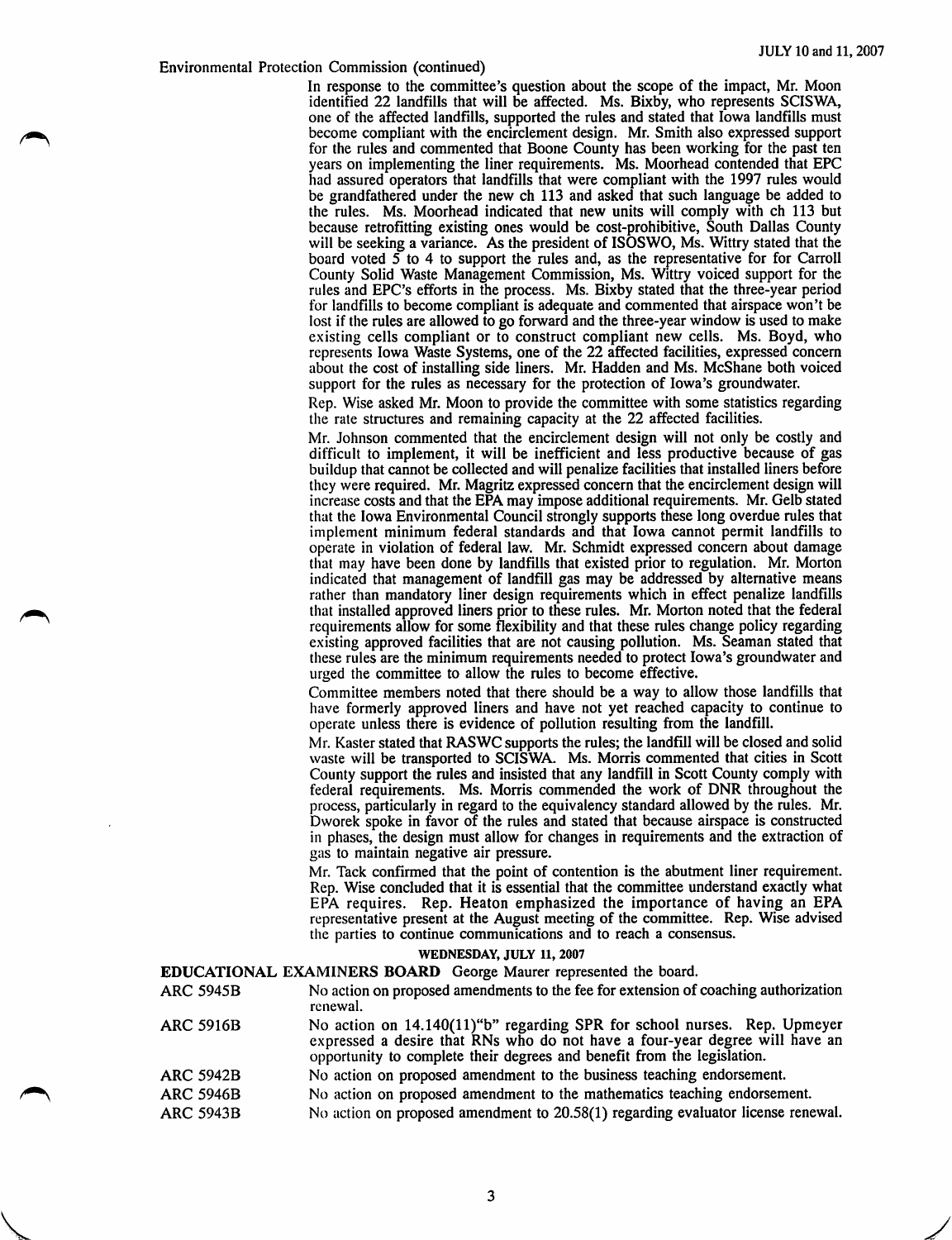|                                                                               | NATURAL RESOURCE COMMISSION<br>Kelley Meyers, Willie Suchy, Marion Conover, and Dale<br>Garner represented the commission. Other interested parties included Joe Galloway,<br>Pam Mackey Taylor of Sierra Club, George Scalf of National Trappers Association,                                                                                                                                                                                                                                                                                                                                                                                                                                                                                   |  |
|-------------------------------------------------------------------------------|--------------------------------------------------------------------------------------------------------------------------------------------------------------------------------------------------------------------------------------------------------------------------------------------------------------------------------------------------------------------------------------------------------------------------------------------------------------------------------------------------------------------------------------------------------------------------------------------------------------------------------------------------------------------------------------------------------------------------------------------------|--|
|                                                                               | and Maryann Hynes.                                                                                                                                                                                                                                                                                                                                                                                                                                                                                                                                                                                                                                                                                                                               |  |
| <b>ARC 6004B</b>                                                              | No questions on proposed ch 7 regarding contested cases.                                                                                                                                                                                                                                                                                                                                                                                                                                                                                                                                                                                                                                                                                         |  |
| <b>ARC 5950B</b>                                                              | No action on 51.10 concerning game management areas.                                                                                                                                                                                                                                                                                                                                                                                                                                                                                                                                                                                                                                                                                             |  |
| <b>ARC 5952B</b>                                                              | No action on 52.1(2)"a" regarding wildlife refuges.                                                                                                                                                                                                                                                                                                                                                                                                                                                                                                                                                                                                                                                                                              |  |
| <b>ARC 5956B</b>                                                              | Mr. Conover reported receiving many comments on proposed amendments to ch 82<br>pertaining to commercial fishing on the Mississippi River. Commercial fishers have<br>expressed concern that item $\tilde{2}$ of the amendments will reduce their catch; few<br>comments have been received from sport anglers. Mr. Conover commented that<br>changes will likely be made before the final rules are presented to the commission.<br>Rep. Wise and Sen. Courtney encouraged the commission to respond to the concerns<br>of commercial fishers. Discussion related to instances in which Iowa's rules are<br>more stringent than those in Illinois.                                                                                              |  |
| <b>ARC 5951B</b>                                                              | No questions on amendments to ch 95, regarding game harvest reporting.                                                                                                                                                                                                                                                                                                                                                                                                                                                                                                                                                                                                                                                                           |  |
| <b>ARC 5953B</b>                                                              | No action on amendments to ch 98, wild turkey spring hunting.                                                                                                                                                                                                                                                                                                                                                                                                                                                                                                                                                                                                                                                                                    |  |
| <b>ARC 5954B</b>                                                              | No action on amendments to ch 99, wild turkey fall hunting.                                                                                                                                                                                                                                                                                                                                                                                                                                                                                                                                                                                                                                                                                      |  |
| <b>ARC 6002B</b>                                                              | No action on amendments to ch 106 concerning deer hunting by residents.<br>Discussion related to the desire to reduce the herd while protecting the interests of<br>landowners and preventing illegal hunting.                                                                                                                                                                                                                                                                                                                                                                                                                                                                                                                                   |  |
| <b>ARC 5955B</b>                                                              | No questions on amendments to ch 107, rabbit and squirrel hunting.                                                                                                                                                                                                                                                                                                                                                                                                                                                                                                                                                                                                                                                                               |  |
| <b>ARC 6001B</b>                                                              | Amendments to ch 108 pertain to trapping seasons for bobcats, beavers and otters.<br>These amendments open a limited bobcat season in the southern two tiers of counties<br>where bobcat populations are increasing. Mr. Suchy noted that neighboring states<br>have open seasons without quotas. Discussion related to the rationale for<br>establishment of a trapping season for bobcats and for selection of the southern two<br>tiers of counties.                                                                                                                                                                                                                                                                                          |  |
|                                                                               | Mr. Galloway disputed the DNR figures, asked the committee to delay the rule and<br>pointed out that bobcats eat voles and other rodents that destroy crops. Rep. Heaton<br>observed that landowners can refuse to allow trappers on their land. Ms. Taylor<br>stated that DNR has no scientific data to determine the population of bobcats and<br>that she opposes the bobcat trapping season. Mr. Scalf expressed support for the<br>rules and offered assurance that bobcats would not be overharvested. Ms. Hynes<br>questioned the validity of the surveys used to determine the population of bobcats<br>in Iowa and indicated that since bobcats were listed as endangered only six years<br>ago, she is opposed to the trapping season. |  |
|                                                                               | Mr. Garner indicated that this one-year season to allow the taking of 150 bobcats will<br>be closely monitored by DNR, the public, and the U.S. Fish and Wildlife Service.<br>LAW ENFORCEMENT ACADEMY Penny Westfall represented the academy. Susan Cameron was                                                                                                                                                                                                                                                                                                                                                                                                                                                                                  |  |
| present on behalf of the Iowa Sheriffs and Deputies Association.              |                                                                                                                                                                                                                                                                                                                                                                                                                                                                                                                                                                                                                                                                                                                                                  |  |
| <b>ARC 6025B</b>                                                              | Ms. Westfall outlined proposed amendments relative to training, certification, and<br>revocation of certification of reserve peace officers. Ms. Cameron commended the<br>academy for working with affected groups to find common ground regarding training<br>and testing.                                                                                                                                                                                                                                                                                                                                                                                                                                                                      |  |
| <b>SECRETARY OF STATE</b> Sandy Steinbach represented the secretary of state. |                                                                                                                                                                                                                                                                                                                                                                                                                                                                                                                                                                                                                                                                                                                                                  |  |
| <b>ARC 5927B</b>                                                              | No questions on 21.800(3)"b"(2) concerning local sales and services tax reimposition<br>elections.                                                                                                                                                                                                                                                                                                                                                                                                                                                                                                                                                                                                                                               |  |
| <b>ARC 5979B</b>                                                              | No action on 22.32 which implements reimbursement for compliance with the paper<br>record requirement for DRE voting machines.                                                                                                                                                                                                                                                                                                                                                                                                                                                                                                                                                                                                                   |  |
|                                                                               | <b>LABOR SERVICES DIVISION</b> Kathleen Uehling and David Neil represented the division. Jim<br>Obradovich of Ultimate Fighting Championship (UFC) was also present.                                                                                                                                                                                                                                                                                                                                                                                                                                                                                                                                                                             |  |
| <b>ARC 5936B</b>                                                              | No questions on amendments concerning employee discrimination complaints and<br>adoption of OSHA standards.                                                                                                                                                                                                                                                                                                                                                                                                                                                                                                                                                                                                                                      |  |
| <b>ARC 6034B</b>                                                              | No questions on rescission of ch 27, protective clothing and equipment standards for<br>firefighters.                                                                                                                                                                                                                                                                                                                                                                                                                                                                                                                                                                                                                                            |  |
| ARC 5935B                                                                     | No questions on amendments regarding blood-borne disease testing for professional<br>boxing and shoot fighting.                                                                                                                                                                                                                                                                                                                                                                                                                                                                                                                                                                                                                                  |  |
| <b>ARC 5929B</b>                                                              | Proposed amendment to 177.2(2) would make promoters responsible for the conduct<br>of all officials and participants in professional shoot-fighting events. Members<br>wanted to ensure that the state is not liable for injuries and disabilities that may result<br>from such events. Mr. Obradovich opposed making the promoter responsible for the<br>conduct of officials.                                                                                                                                                                                                                                                                                                                                                                  |  |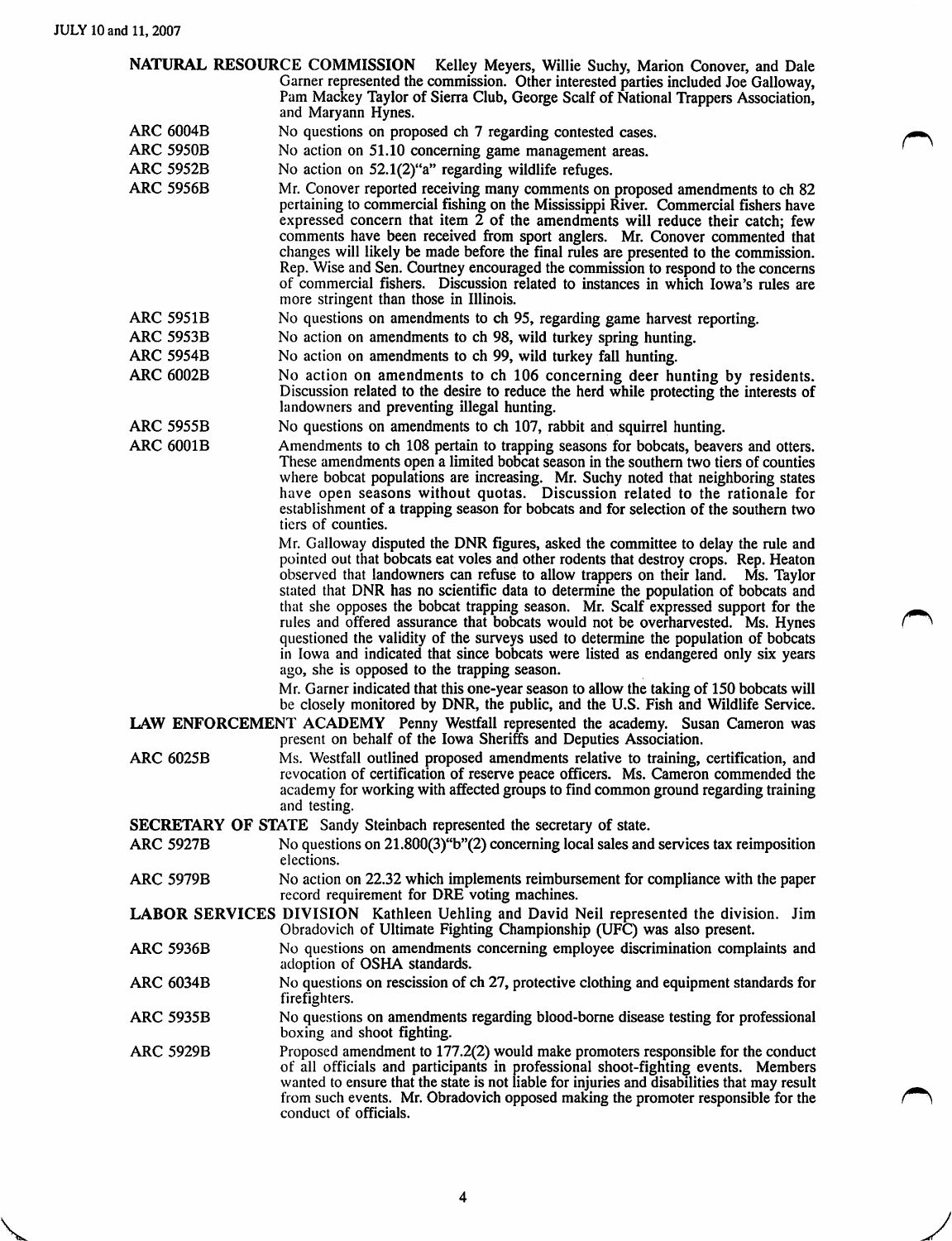| Labor Services Division (continued) |                                                                                                                                                                                                                                                                                                                                                                                                                                                                                                                                                                                                                                                                                                                                                                                                                                                                                                       |
|-------------------------------------|-------------------------------------------------------------------------------------------------------------------------------------------------------------------------------------------------------------------------------------------------------------------------------------------------------------------------------------------------------------------------------------------------------------------------------------------------------------------------------------------------------------------------------------------------------------------------------------------------------------------------------------------------------------------------------------------------------------------------------------------------------------------------------------------------------------------------------------------------------------------------------------------------------|
| <b>ARC 5928B</b>                    | Proposed 177.9 would make the commissioner's attendance at professional shoot-<br>fighting events discretionary. Discussion related to whether amateur events should<br>be regulated or be eliminated, why the division issues licenses, and the liability that<br>may result from state licensure. Mr. Obradovich commented that the commissioner<br>or designee needs to be present to ensure that the sport is effectively regulated.                                                                                                                                                                                                                                                                                                                                                                                                                                                              |
| <b>ARC 5934B</b>                    | Proposed 177.10 would require promoters to buy insurance to cover injuries that<br>result from professional shoot-fighting events. Mr. Obradovich commented that he<br>does not support this rule at this time.                                                                                                                                                                                                                                                                                                                                                                                                                                                                                                                                                                                                                                                                                       |
|                                     | COLLEGE STUDENT AID COMMISSION Julie Leeper represented the commission.                                                                                                                                                                                                                                                                                                                                                                                                                                                                                                                                                                                                                                                                                                                                                                                                                               |
| <b>ARC 6006B</b>                    | Ms. Leeper stated that, based on comments from the governor's office, ch 8 will be<br>further amended to direct assistance to the neediest students.                                                                                                                                                                                                                                                                                                                                                                                                                                                                                                                                                                                                                                                                                                                                                  |
| <b>ARC 6007B</b>                    | No action on ch 9, which is intended to ensure that foster children have an<br>opportunity for a college education.                                                                                                                                                                                                                                                                                                                                                                                                                                                                                                                                                                                                                                                                                                                                                                                   |
| <b>ARC 6008B</b>                    | No action on ch 34, registered nurse and nurse educator loan forgiveness program.<br>Rep. Frevert noted that many school nurses may want to complete their four-year<br>degrees in order to be eligible for an SPR; Ms. Leeper agreed to look into whether<br>school nurses might be eligible for this program, which is designed to encourage<br>nurses to remain in Iowa by helping them pay back their student loans.                                                                                                                                                                                                                                                                                                                                                                                                                                                                              |
| <b>ARC 6011B</b>                    | No action on ch 35, Iowa teacher shortage loan forgiveness program.                                                                                                                                                                                                                                                                                                                                                                                                                                                                                                                                                                                                                                                                                                                                                                                                                                   |
|                                     | <b>INSURANCE DIVISION</b> Rosanne Mead represented the division.                                                                                                                                                                                                                                                                                                                                                                                                                                                                                                                                                                                                                                                                                                                                                                                                                                      |
| <b>ARC 5983B</b>                    | No questions on 19.72, transition rules for preneed funeral contracts.                                                                                                                                                                                                                                                                                                                                                                                                                                                                                                                                                                                                                                                                                                                                                                                                                                |
| <b>ARC 5974B</b>                    | Proposed 39.15(4) pertains to producer training requirements for long-term care<br>insurance in accordance with NAIC continuing education requirements. Rep.<br>Upmeyer commented that standardization of long-term care coverage would be<br>beneficial to consumers. Ms. Mead responded that Commissioner Voss is reviewing<br>long-term care insurance, the division is holding public hearings, and there have been<br>many discussions about such standardization. Rep. Wise asked the division and the<br>governor's office to keep the house and senate commerce committees informed.                                                                                                                                                                                                                                                                                                          |
| <b>ARC 5974B</b>                    | No action on ch 50 concerning regulation of securities offerings and those who<br>engage in the securities business.                                                                                                                                                                                                                                                                                                                                                                                                                                                                                                                                                                                                                                                                                                                                                                                  |
|                                     | <b>HUMAN SERVICES DEPARTMENT</b> Nancy Freudenberg and Mary Nelson represented the department.<br>Shelley Chandler of the Association of Community Providers and Kim Schmett of<br>the Coalition for Family and Children's Services in Iowa were also present.                                                                                                                                                                                                                                                                                                                                                                                                                                                                                                                                                                                                                                        |
| <b>ARC 5980B</b>                    | No questions on calculation of countable income for FIP, FMAP and CMAP<br>eligibility.                                                                                                                                                                                                                                                                                                                                                                                                                                                                                                                                                                                                                                                                                                                                                                                                                |
| ARC 5982B                           | No action on emergency assistance program.                                                                                                                                                                                                                                                                                                                                                                                                                                                                                                                                                                                                                                                                                                                                                                                                                                                            |
| <b>ARC 5918B</b>                    | No questions on 65.26 regarding student eligibility for food assistance.                                                                                                                                                                                                                                                                                                                                                                                                                                                                                                                                                                                                                                                                                                                                                                                                                              |
| <b>ARC 5940B</b>                    | No action on amendments to implement annual medical assistance eligibility cards.<br>Ms. Freudenberg noted that in addition to the computer verification option, there are<br>48 telephone lines. Provider concerns have been addressed and educational efforts<br>have begun.                                                                                                                                                                                                                                                                                                                                                                                                                                                                                                                                                                                                                        |
| <b>ARC 5986B</b>                    | No questions on amendments concerning Medicaid eligibility and spousal<br>impoverishment thresholds.                                                                                                                                                                                                                                                                                                                                                                                                                                                                                                                                                                                                                                                                                                                                                                                                  |
| <b>ARC 5988B</b>                    | No action on exemptions to the federal requirement for verification of citizenship for<br>receipt of Medicaid.                                                                                                                                                                                                                                                                                                                                                                                                                                                                                                                                                                                                                                                                                                                                                                                        |
| <b>ARC 6019B</b>                    | Amendments to ch 75 increase to \$50 the personal needs allowance for Medicaid<br>members who reside in nursing facilities, ICFMRs and PMICs and supplement the<br>income of persons in nursing homes whose income is less than \$50. Ms. Chandler<br>requested clarification regarding any supplemental appropriation for 2008 to<br>supplement the income of persons in ICFMRs and PMICs. Ms. Freudenberg<br>responded that there was no additional funding to supplement the income of persons<br>in ICFMRs and PMICs. Discussion related to the intent of House File 909, the<br>authority of the department, and cost and budgetary considerations, and whether the<br>department can ask the fiscal committee or the governor to use Medicaid moneys<br>to fund the supplementation for the ICFMRs and PMICs. Rep. Wise asked that the<br>issue be placed on the agenda for the August meeting. |
| <b>ARC 6023B</b>                    | No questions on personal needs allowance for veterans who reside in a long-term<br>care facilities.                                                                                                                                                                                                                                                                                                                                                                                                                                                                                                                                                                                                                                                                                                                                                                                                   |
| <b>ARC 5990B</b>                    | No questions on annual update of statewide average cost of nursing facility services.                                                                                                                                                                                                                                                                                                                                                                                                                                                                                                                                                                                                                                                                                                                                                                                                                 |
| <b>ARC 5971B</b>                    | No questions on proposed amendments to chs 77 to 79 and 81 concerning Medicaid<br>coverage for durable medical equipment, prosthetic devices, and medical supplies.                                                                                                                                                                                                                                                                                                                                                                                                                                                                                                                                                                                                                                                                                                                                   |
| <b>ARC 5985B</b>                    | No questions on proposed Medicaid reimbursement methodology for community<br>mental health centers.                                                                                                                                                                                                                                                                                                                                                                                                                                                                                                                                                                                                                                                                                                                                                                                                   |
| <b>ARC 6013B</b>                    | No questions on proposed amendments to ch 79 concerning Medicaid reimbursement<br>methodology for hospital inpatient psychiatric services.                                                                                                                                                                                                                                                                                                                                                                                                                                                                                                                                                                                                                                                                                                                                                            |